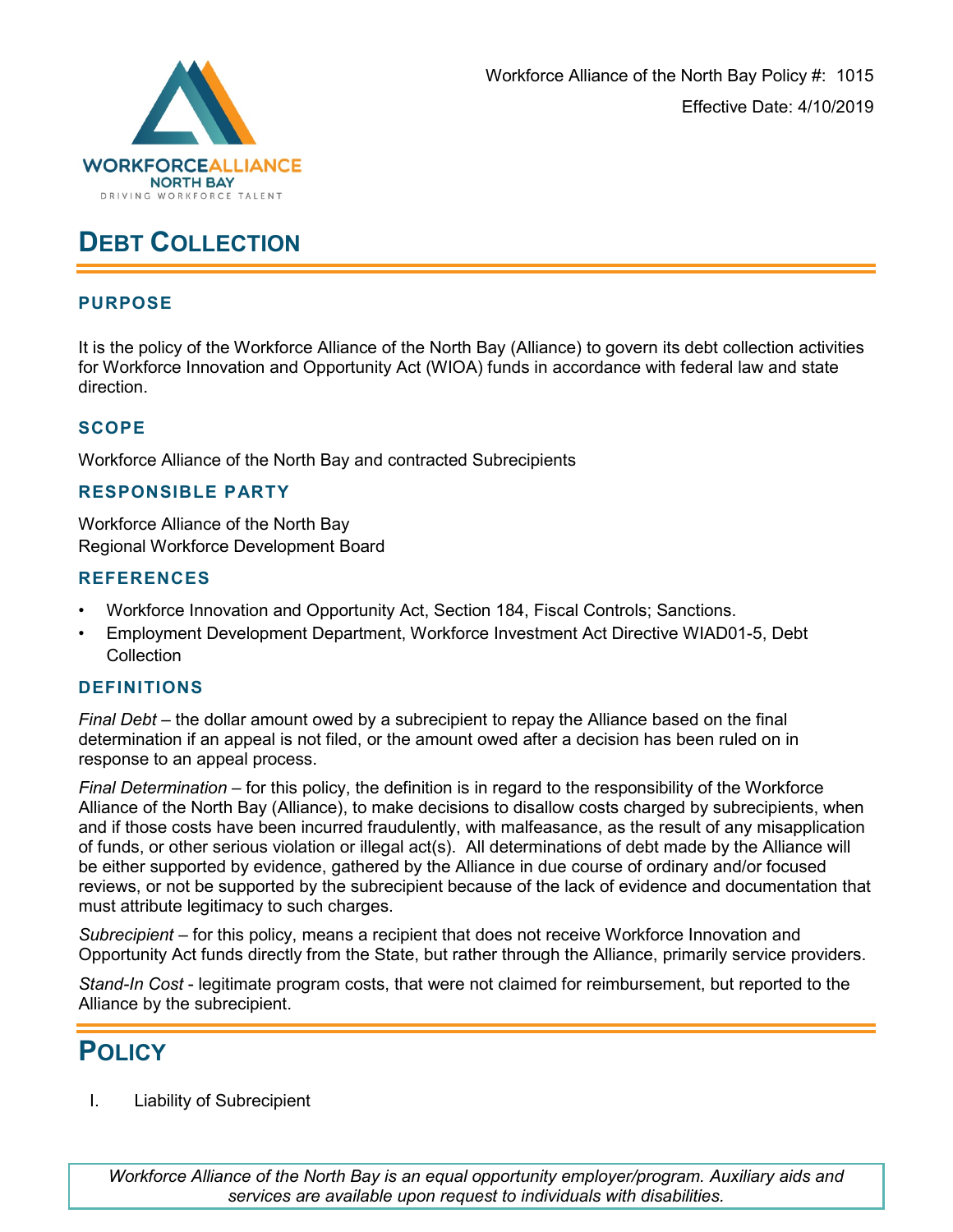#### Debt Collection Page 2 of 4

- A. The liability to repay Final Determination debts rests with the subrecipient who charged the amount, and who is responsible for any and all reasons that the disallowed cost failed to meet the criteria set forth in Section 184 of the Workforce Innovation and Opportunity Act (WIOA), including costs questioned in an audit, a monitoring finding, an investigation or other means.
- B. A written notification to the subrecipient, with a copy to the Employment Development Department (EDD) will be sent within one week of the discovery of disallowed cost. As a general rule, the subrecipient will have been informed of the issues surrounding the questioned cost, be working with Alliance to fact find, and have been briefed on the Alliance's intention as the review unfolds. The written notification is the formal culmination of the Alliance's efforts.

The notice will include:

- 1. Notification of the amount in question.
- 2. Notification of appeal rights under the County of Marin (current legal services contractor) grievance procedures.
- 3. Notification of a timeline for when steps must be completed and when repayment is required.
- 4. Notification of possible sanctions if the debt is not repaid.
- 5. Notification of options available, if any, for an alternative plan of repayment. Typically, repayment will be made by cash payment from a nonfederal fund source.
	- a. If a subrecipient has incurred other legitimate program costs, that were not claimed for reimbursement, but reported to the Alliance as a stand-in cost, those stand-in costs may be considered to cover disallowed costs.
- 6. If a method of payment other than cash has been negotiated, terms of that alternative method will be so indicated. This negotiation process will have been approved by EDD and/or the written notification will indicate the alternative method is in process of EDD approval. The Alliance will not authorize alternative methods (other than stand-in cost swap outs).
- C. Establishment of a Debt
	- 1. After the time allowed for appeals has lapsed or after a decision that an established debt is due following an appeal, a written notification will be issued to the subrecipient establishing a final debt. The notice will include:
		- a) An invoice issued by the Workforce Alliance of the North Bay
		- b) Notification of the date the debt will be considered delinquent
		- c) Whether or not interest will be charged on the debt and at what rate
		- d) Possible sanctions if the debt is not paid
		- e) A statement that the final decision of the Workforce Alliance of the North Bay is subject to review by the State and by Department of Labor (DOL)
- D. Delinquent Notices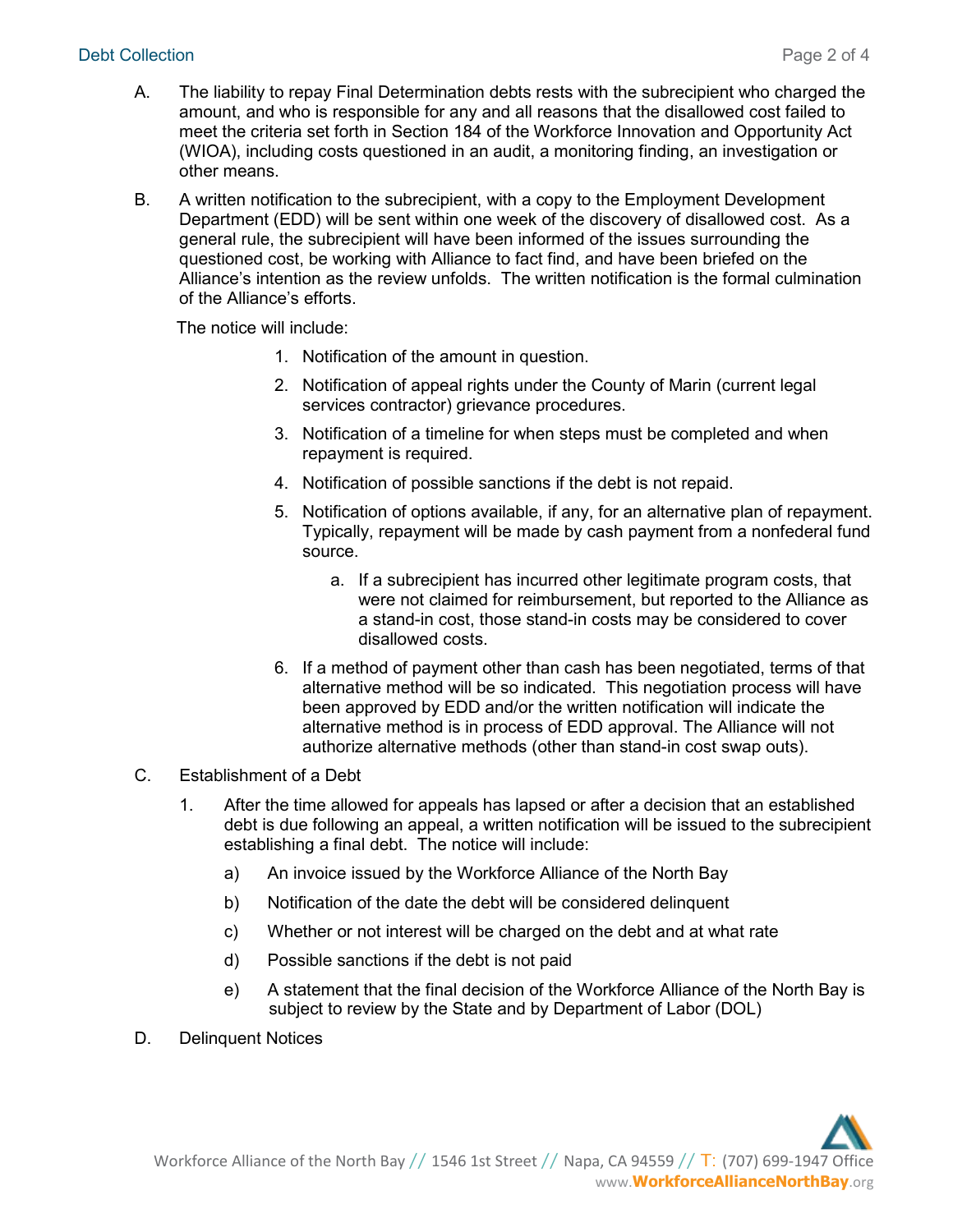- 1. 30-day, 60-day, and 90-day notices will be sent to the subrecipient if payment has not been received or a satisfactory alternative repayment plan has not been negotiated.
- 2. If the Alliance has established a final debt against a subrecipient and the subrecipient has not paid the final debt or has not established a payment plan agreed to by EDD within 30-calendar days after the debt is established as final, the subrecipient shall be barred from receiving WIOA funds in the future from either the Alliance.
	- a) This translates to the subrecipient needing to terminate its role in program activity, because any costs incurred will not be honored for payment by the Alliance.
- E. Methods of Collection
	- 1. If the debt is still outstanding after 90 days, a determination will be made by the Alliance to use another method of collection. In making this determination, consideration will be given to the following factors;
		- a) The amount of the debt
		- b) Cost of further debt collection
		- c) The amount collected to date
		- d) The probable success of pursuing further action to collect the debt
	- 2. Final debts incurred directly by the Alliance or its subrecipients which are not paid within 30 calendar days of their alternative payment due date(s) will become the liability of the Alliance.
- F. Methods of Repayment
	- 1. All funds remitted to the alliance to cover disallowed cost will be returned to the Employment Development Department immediately upon receipt. Repayment must be made from non-federal funds.
	- 2. Settlement of such debts on a no cash basis will be the exception. Any forms of repayment other than cash will be submitted by the Alliance to EDD for approval before approval is granted to the subrecipient. Other options include:
		- a) Voluntary Restitution
			- (1) Single Cash Payment: Generally, cash payments will be made in a lump sum.
			- (2) Installed Cash Repayments: Use of cash installment repayments is rare and used as a last resort in instances when debt collection efforts are impeded by an inability to pay the full debt amount in a lump sum. Installment repayment agreements will usually be of short duration from three to a maximum of 12 months with the duration to be negotiated based on the size of the debt and debtor's ability to pay. Installment repayment agreements must be approved by the Employment Development Department.
- G. Accounts Receivable System
	- 1. An accounts receivable system will be maintained by the Alliance.
	- 2. When a debt is identified, it will be logged in the Debt Collections tracking system maintained by the Alliance.